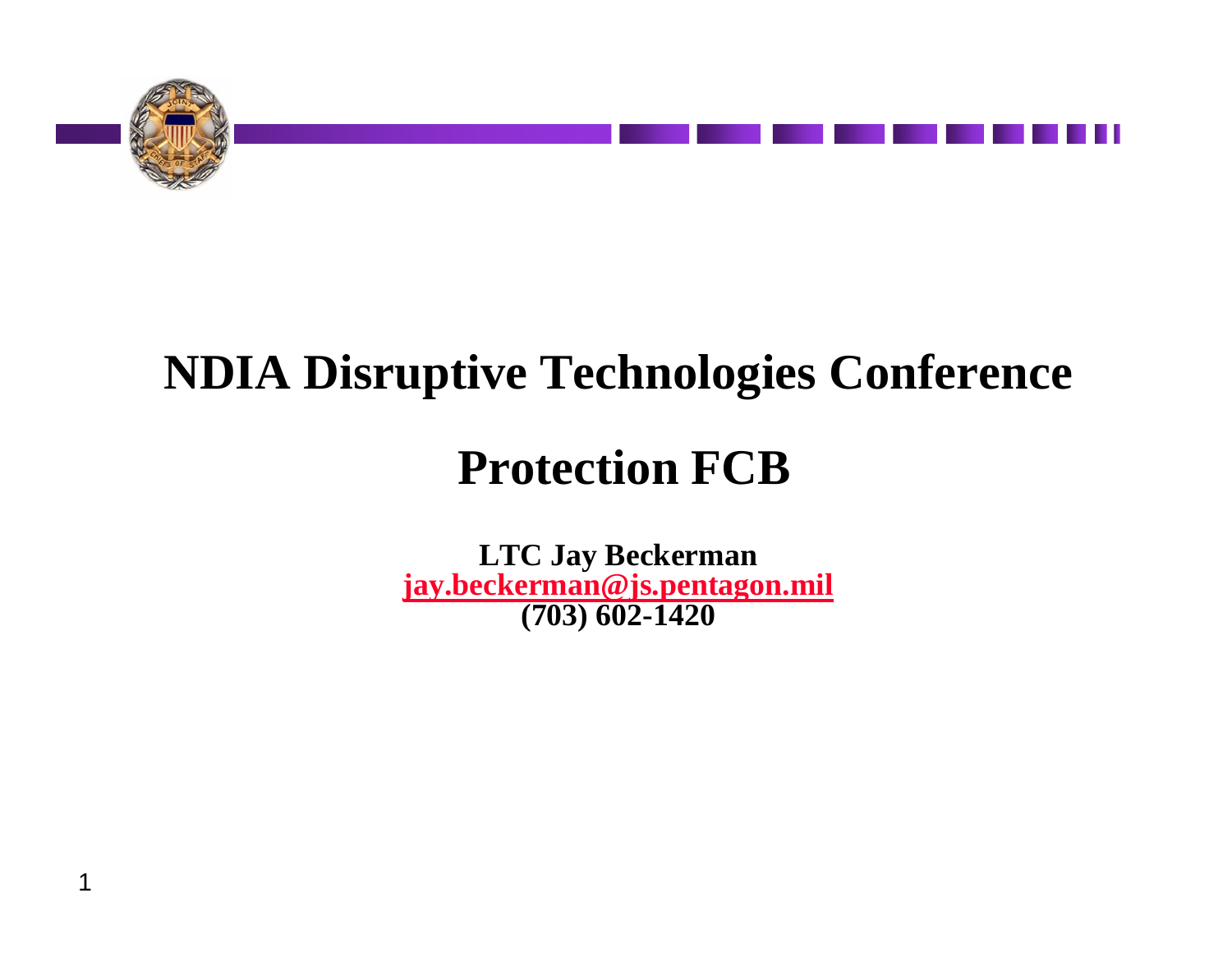## Joint Staff J8 Organization

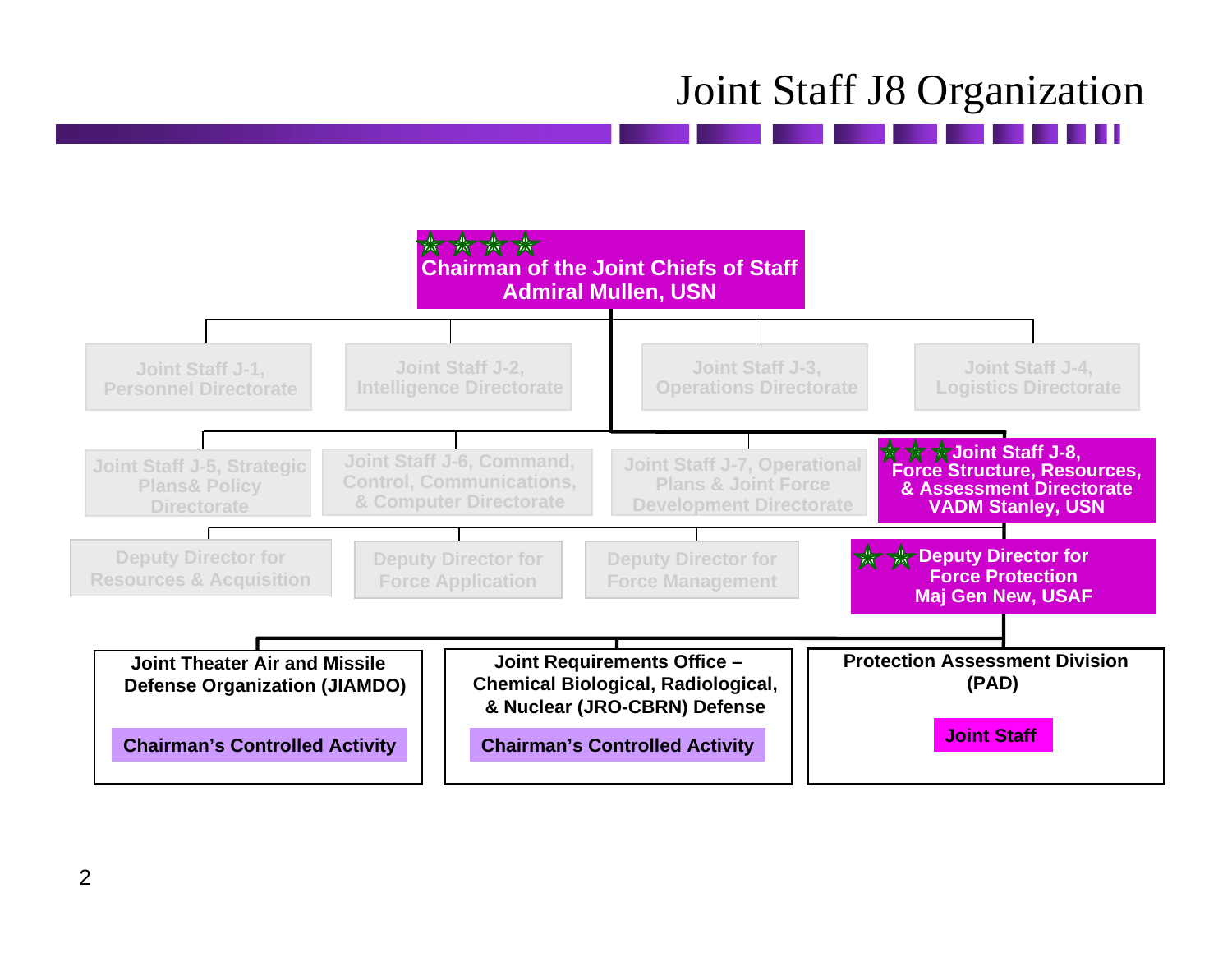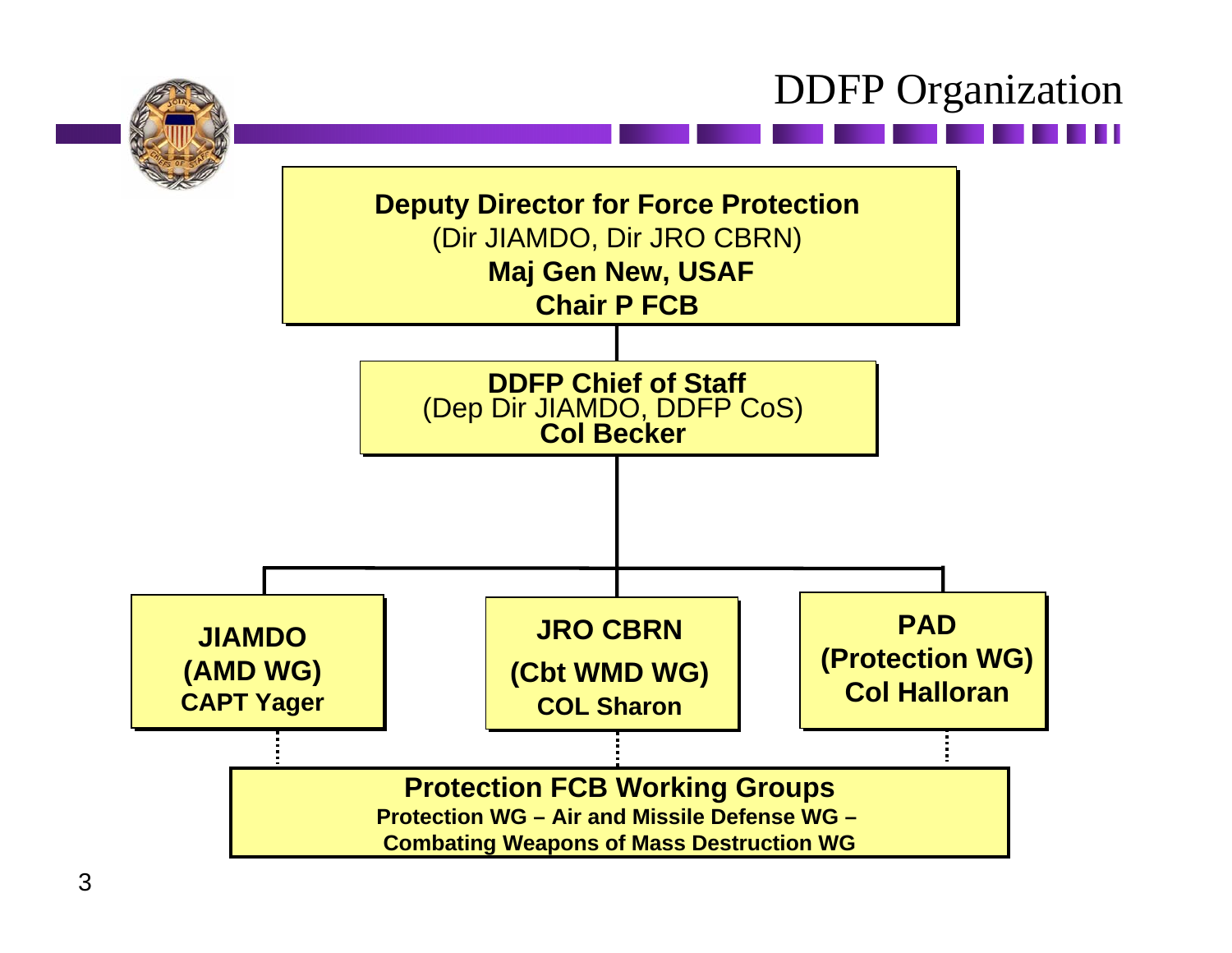

- Chartered and Organized by CJCSI 3137
- Supports JROC Mission:
	- Provides analytic support for JROC discussions/decisions on capability needs, joint concepts and programmatic issues
	- Integrates views in concept development, capabilities planning and forces development
	- Provides assessments/recommendations to:
		- Enhance capabilities integration
		- Examine joint priorities among current/future programs
		- Assess program alternatives
		- Minimize duplication of effort throughout Services
		- Provide oversight of materiel and non-materiel changes
	- Participates in
		- Strategy and planning development
		- Programming and resourcing activities

#### **The P FCB is the JROC "Engine/Workhorse" within the P Portfolio**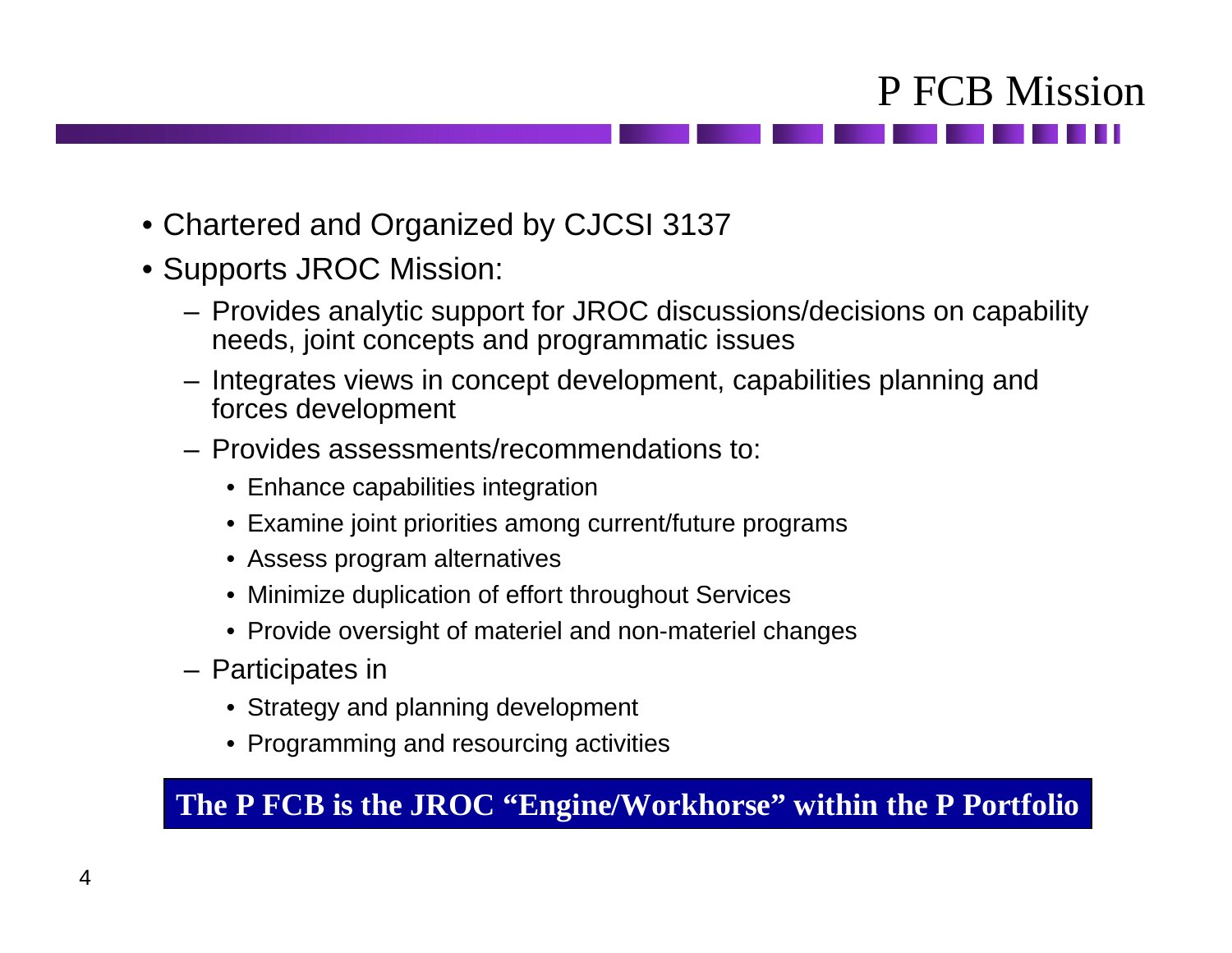### **Old Protection JCAs**

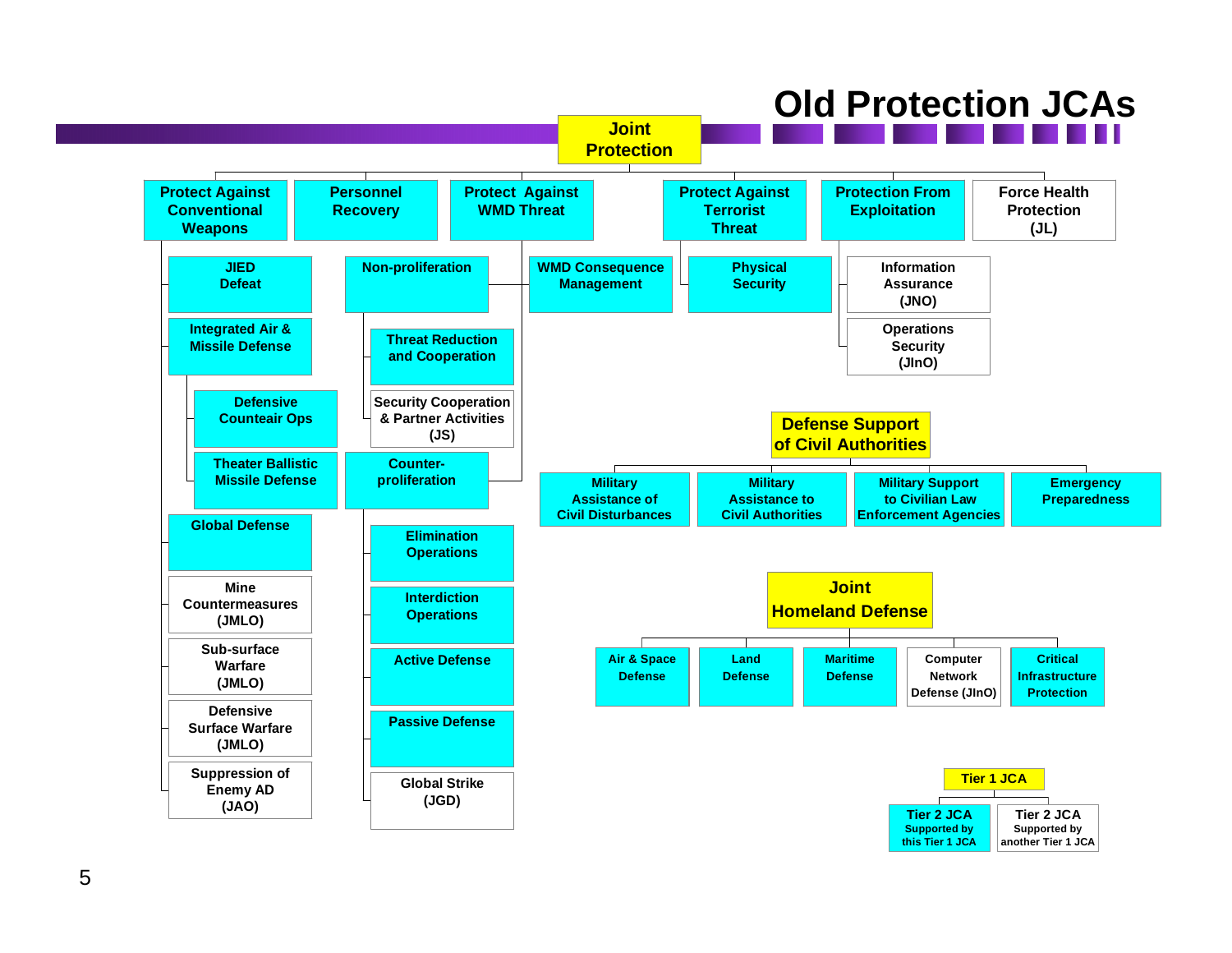#### **New Protection JCAs**

**Approved 15 Jan 08**

#### **Tier 1 Protection**

**Tier 2 Prevent**

**Tier 3 Prevent Kinetic Attack**

- **Tier 3 Prevent Non-Kinetic Attack**
- **Tier 2 Mitigate**
	- **Tier 3 Mitigate Lethal Effects**
	- **Tier 3 Mitigate Non-Lethal Effects**